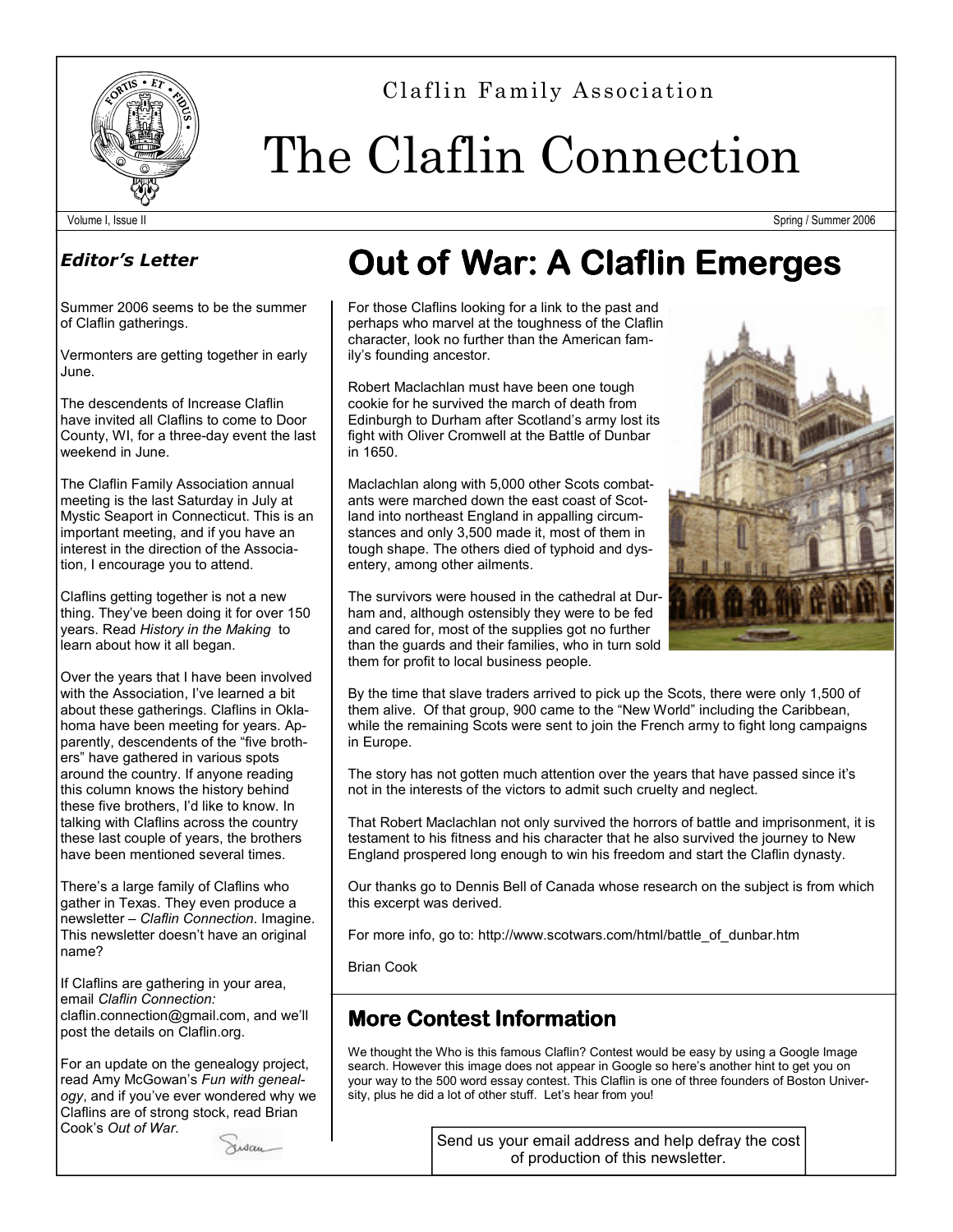# Claflin Reunions Blossom

Consider planning your summer vacation in the vicinity of one of three Claflin reunions – all of which are being held in some of the most beautiful spots in this country.

Vermont: June 4<sup>th</sup> drop by the Vermont Claflin Family reunion at Boulder Beach State Park in Groton. Registration



begins at 10:30 a.m. There's potluck-style lunch at noon and a short meeting at 1:00. Spend the afternoon swimming, boating, enjoying family or explore area attractions. Detailed information is on the website at www.claflin.org.

Wisconsin: The weekend of June 23<sup>rd</sup> move on to Door County. Humans have lived in the Door Peninsula for about 11,000 years. These early people were hunters and gatherers and eventually established small seasonal villages. In 1842, Increase and Mary Ann Claflin settled on Weborg Point. It is the descendants of Increase and Mary who have planned this event-full reunion.

Registration begins at 3 p.m. Door County Fish Boil is at 6; live music performed by Increase's great-great grandchildren follows. Saturday explore Peninsula State Park; visit Pioneer Cemetery where Increase Claflin and two of his sons, who fought in the Civil War, are buried. Lunch at Otumba Park will be followed by a short meeting and a chance to see Door County's 250 miles of shoreline in the afternoon. In the evening enjoy the water of Green Bay on a two-hour boat cruise. Sunday visit Stevenson Cemetery where many Claflins are buried and see Little Sturgeon Days Parade.



As Increase left Massachusetts and ventured to the South and Midwest, his descendents ventured further west settling in various places along the way.

**Connecticut**: The last Saturday in July caps off this summer of celebrating family with the Claflin Family Association annual meeting at Mystic Seaport.



In 1929, three residents of Mystic formed the Marine Historical Association for the purpose of establishing a museum and preserving the rapidly disappearing remnants of America's maritime past. In 1978 the name was changed to Mystic Seaport. This coastal life area is intended to give visitors an impression of  $19<sup>th</sup>$ century seafaring communities. The skills of some of the maritime trades are demonstrated in the ship smith shop, the ship carver's shop, and the cooperage. Other buildings in this area include the bank, shipping office, grocery and hardware store, printing office, chapel, schoolhouse, drug store, rope walk, nautical instrument store, mast hoop shop, tavern and ship chandlery.

Registration at the Claflin meeting will begin a 9 a.m. followed by the annual

meeting. (An official meeting notice will be sent out sometime in May.) This is an important meeting because the discussions and decisions made will have an impact on the direction of the Association. For example, traditionally the Association provides a free lunch at the annual meeting. In carrying out the Association mission, could this money be better spent on scholarships or genealogy research? Are there ways to raise money to support activities and initiatives such as this newsletter? How do we become a truly national organization? Do we want to?

We invite you to join the debate and help shape the future of this 152-year-old institution.

The traditional free lunch will be served after the meeting, and a group rate to explore Mystic Seaport has been arranged.

Reunion planners would like to hear from you. Please email Claflin.reunion@gmail.com (or phone 781-710-0637) if you will be attending these events. Planners would appreciate an idea of the number of people attending each. For Mystic, planners also want to know if attendees would like to have a Friday night



function, planned activities for Saturday afternoon and Saturday evening. Please send your thoughts and ideas.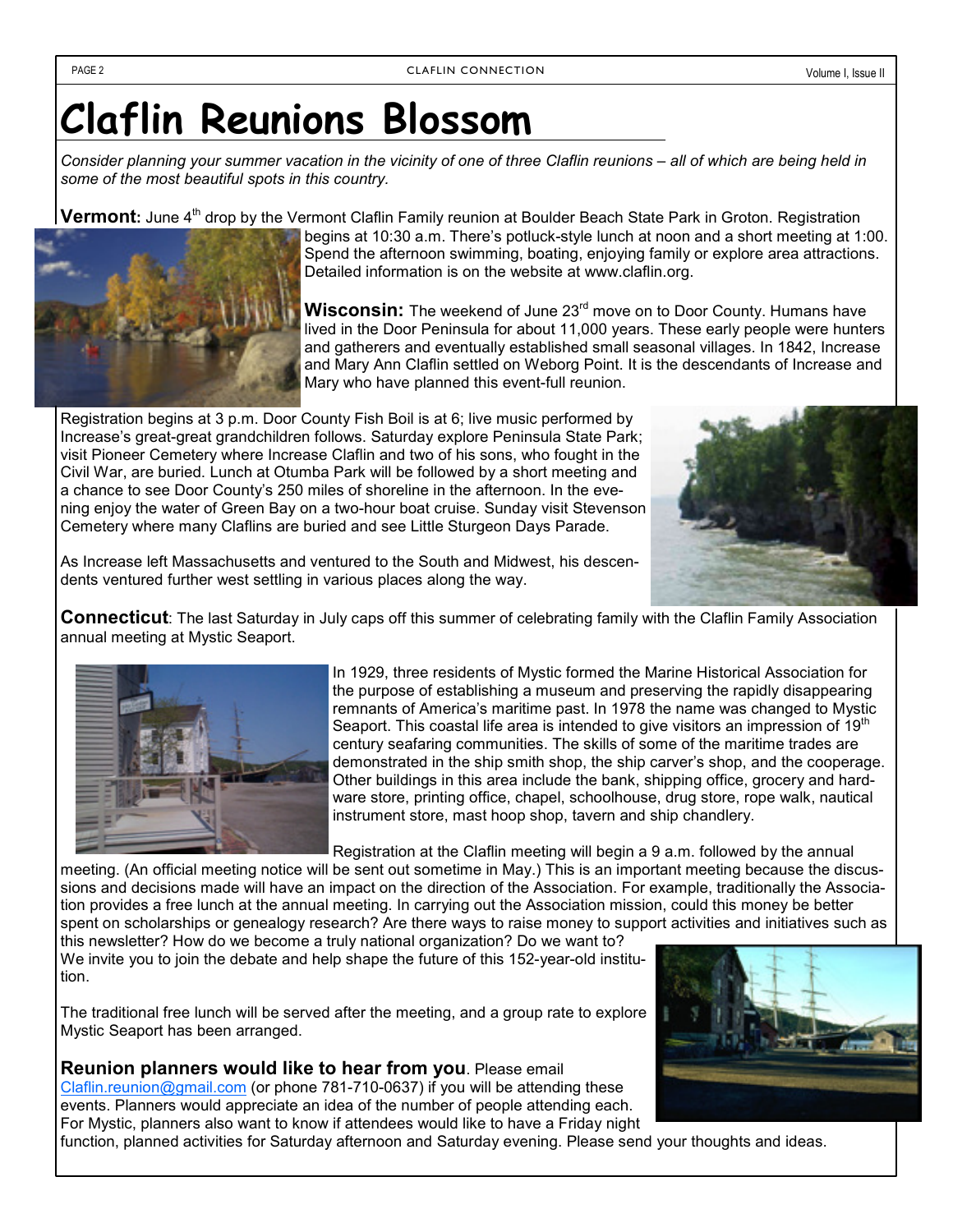## **President's Line**

One of the great things about being president of an association like this is meeting the wonderful people who make up our membership. Sometimes in person, sometimes by telephone, sometimes by letter or email. Sometimes by just knowing that you are there.

Some remarkable persons whom I would like you to know are those who contributed to our July 2005 reunion that was held in Hamilton-Wenham, MA. We received \$470 from 16 very generous persons:

Kenneth Blake, Mary Jane Bradford, R. Verne Bradford, William Butler, Cecil Claflin, Chris Claflin, Nelson Claflin, Paul Currier, Nadine Freese, W. M. Johnson, Jr., Richard Kampersal, Margaret LaBrie, Louisa Mankin, Darren Shiftlett, Faye Thompson, and an anonymous giver.

Thank you, all. Your contributions mean a great deal to us, and we are encouraged to forge ahead.

Interesting things are happening. Most obvious, this newsletter, brought together by Susan Rich and her husband, Brian Cook. Second, our 2006 reunion at the Seamen's Inne, Mystic, CT, adjacent to the Mystic Seaport. This will give us the opportunity to visit restored sailing vessels and a recreated seaport village that recalls seacoast living 200 years ago. There are opportunities for children at an on-site children's museum. And third, a new project spearheaded by board member Debbie Deptula, a cookbook of Claflin recipes, plus other pages of information of interest to Claflins. Send her a recipe!

In closing, I invite you volunteer as a member of the Executive Board or one of its committees. We are becoming a topnotch family organization, and to create that we need thoughtful service by persons who envision an association that will serve Claflins on a variety of fronts. If you are such a person, please write or email me at 228 Irving Avenue, Providence, RI 02906, wmhowclaf@cox.net.

I'll see you in Mystic! Bill Claflin, President

#### Cookbook Project www.claflin.org

Correction: In the Fall/Winter edition, we should have indicated that Betty-Jane Lee has been a member of the DAR, not the CFA for 65 years. (Claflins Connect)

## **On Board**

The Claflin Family Association board under its president William Claflin met in session in Andover, Massachusetts recently to conduct the normal business of the association.

Board members in attendance included Lisa Doucett, Secretary, Leslie Dolleman, Vice President, Judith Ludgate, Treasurer Elect, as well as board members Marcia Wardwell, Susan Rich and Debbie Deptula. Vermont -based board member Elizabeth Wheeler participated by conference call.

The committee voted to elect Ms. Ludgate as the new treasurer of the association and to elect Amy McGowan, retiring treasurer, to a vacant board position.

Board members dealt with a number of issues including the agreement to send a \$400.00 donation to the Claflin family members for their late June Reunion in Wisconsin.

Elizabeth Wheeler also mentioned that a Claflin gathering was being planned by her and others for Vermont on June 4. (More details on www.Claflin.org.)

Members also were informed by association secretary Lisa Doucett that the association's application for incorporation in Massachusetts was proceeding well and that ten annual reports had been presented as required by state authorities.

Bill Claflin suggested that the board should appoint a nominating committee to help widen membership of the board. He asked board members to think about who might serve on the committee and to come up with names at a future date.

#### Scholarship Changes

Following a review by board member Leslie Dolleman, several changes have been made to eligibility for the scholarship fund. It is being recommended that students looking for a scholarship will have to go to either Boston University or Claflin College – both institutions founded by Lee Claflin.

It is being recommended that the name of the scholarship be known as the Friends of Claflin Family Association Merit Scholarship. Future applications should be addressed to the above named Friends of the Claflin Family Association. They would have to be supported by proof of lineal descent from Robert Maclachlan and be notarized, and accompanied by a letter of acceptance from either college.

#### Cooking, Claflin Style

Board member Debbie Deptula proposed that as a fund raiser for the association that a cook book be published comprising recipes from some 75 members of the Claflin clan. The board approved the idea and now efforts will be made to collect enough recipes so that the book deal can go ahead. The books will sell for \$7.95 a piece and much of the income will be used to help fund Association projects. (www.Claflin.org for more information.)

## **Fun With Genealogy**

The genealogy clean-up is progressing. Master Genealogy software allows me to enter far more detail into the database than was possible with the previous techonology. It is truly fascinating to watch the siblings marrying siblings and siblings dying at the same time in their 30s and 40s. Sometimes I have to go investigating. Is there a Gallia, Oklahoma, or is it Gallia, Ohio? On Mapquest, I could not find a Gallia, Oklahoma, but Gallia, Ohio, exists.

I find that tracking from a single entry down through the children, grandchildren, etc, is quicker than only doing one generation at a time. So although I am on #599, Giles Claflin, I am cleaning up his three wives, 27 children and a multitude of grandchildren. As I enter extra information from the Wight book into the database I learn a lot about each group. I can enter the sex of each person. This has to be done in order for the software to recognize the subject's children. I can also enter where each family lived at the time of the Wight Book Publication. Sometimes I enter questions, or possible places to look for information. My Wight Genealogy sits on my computer table as I trace information from # 599 to #1570 to #2954, tracking one path, adding gender to children and spouses.

This process needs to be done on one copy of the genealogy, so when I am through, I will be able to link everyone's pieces into it. At the moment, I can't.

I also have the genealogy on a system that has not had access to the Internet. I expect to be able to see the files soon from Internet accessible systems and get what I have online.

Amy McGowan